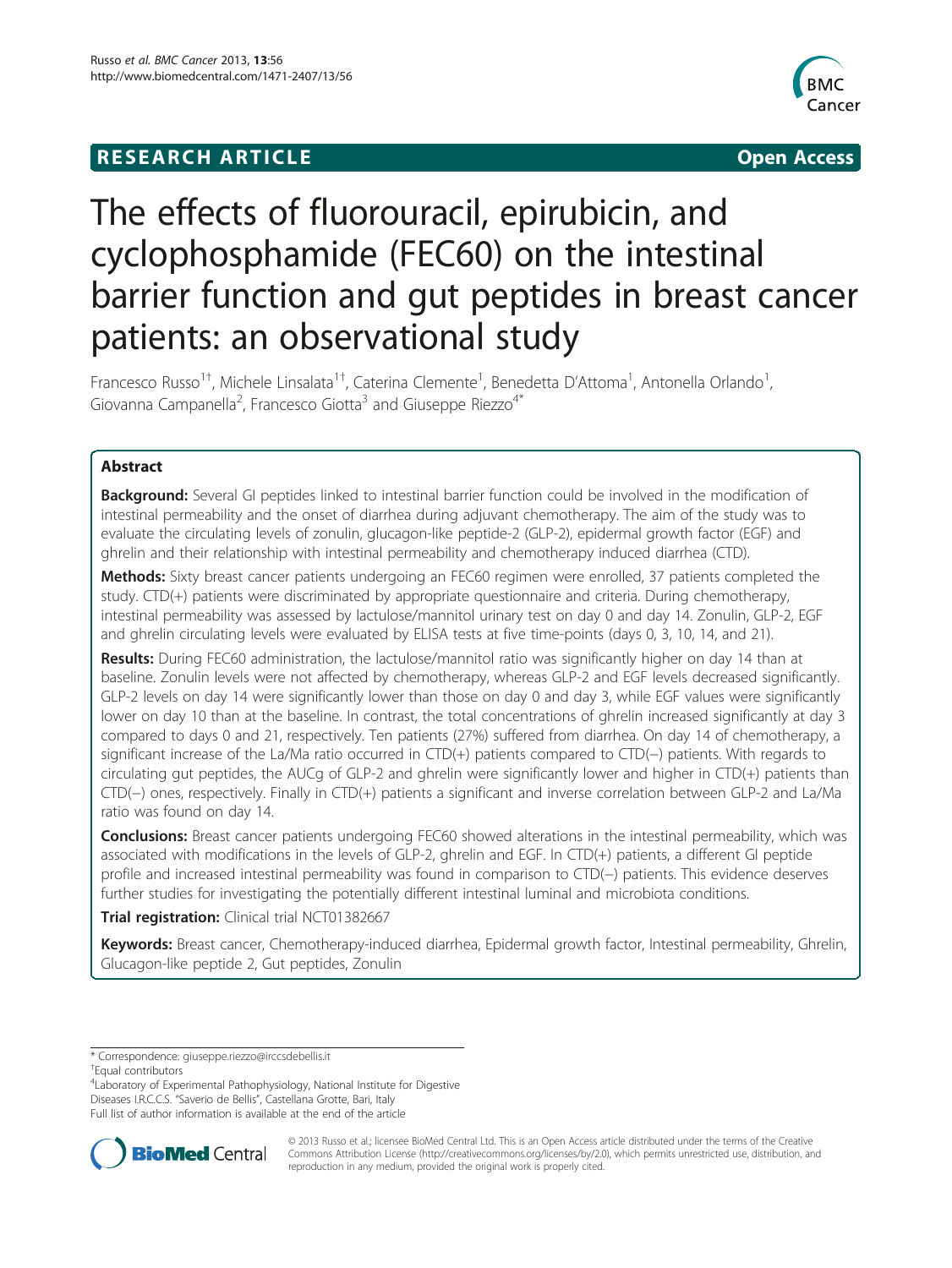#### Background

The complications of anti-cancer chemotherapy include gastrointestinal (GI) mucositis, which represents injury of the rest of the alimentary tract beyond oral mucositis. This condition is most prominent in the small intestine, but it also occurs in the esophagus, stomach, and large intestine [[1\]](#page-9-0).

GI mucositis induced by chemotherapy is associated with alterations of intestinal barrier function [\[2](#page-9-0)] due to the potential damage induced by the anti-cancer drugs on the epithelial cells of the intestinal mucosa. Cytotoxic drugs impair the turn-over of intestinal epithelia and induce flattening of the villi and an increased exposure of luminal contents to crypts [\[3\]](#page-9-0). These alterations could be involved in the frequent recurrence of GI symptoms, such as abdominal pain and diarrhea, in patients undergoing chemotherapy [\[4](#page-9-0)].

At present lactulose/mannitol (La/Ma) double sugar absorption test represents an appropriate, noninvasive method for evaluation of intestinal permeability. Lactulose is a disaccharide that reflects the permeability of large molecules (0.93 nm), mannitol is a monosaccharide that can be considered a marker of absorption of small molecules (0.65 nm) [[5\]](#page-9-0). An increased disaccharide/ monosaccharide ratio and decreased xylose absorption have been described in experimental animal models [\[6](#page-9-0)] and patients with GI cancer [[7](#page-9-0)] treated with different cytotoxic agents [[8](#page-9-0)]. Notwithstanding, there is still much to learn about the occurrence of chemotherapyinduced alterations for extra-GI neoplasms [[9\]](#page-9-0) and in particular with recent FEC60 regimen (fluorouracil, epirubicin, and cyclophosphamide) [[10](#page-9-0)]. Furthermore, the mechanisms underlying these alterations in neoplastic patients are not fully elucidated, since there is still a lack of information concerning all of the players actively implicated in the regulation of intestinal barrier function.

Functionally, the intestinal barrier is a dynamic system, promptly responding to different stimuli ranging from the dietary state and inflammatory mediators to neuronal or humoral signals. Among the latter, zonulin is able to modulate the mucosal barrier by disassembling the tight intercellular junctions that characterize the early phase of inflammatory states [[11\]](#page-9-0). This protein appears to play a key role in the pathogenesis of autoimmune diseases such as celiac disease and type-1 diabetes [[12](#page-9-0)]. A tight control of the intestinal barrier is also exerted by other peptides. The Glucagon-like peptide-2 (GLP-2) is an intestinotrophic growth hormone that promotes many aspects of intestinal function, including rapid enhancements of mucosal growth [\[13](#page-9-0)] and the intestinal barrier function by affecting both paracellular and transcellular pathways [[14\]](#page-9-0). It has been shown that GLP-2 possesses anti-apoptotic effects on intestinal crypt cells that may be useful for the attenuation of chemotherapy-induced intestinal mucositis [\[15\]](#page-9-0). Along with GLP-2, the epidermal growth factor (EGF) may play an active role against chemotherapy-induced damage of the intestinal mucosa. This 53 amino acid peptide shows a broad range of bioactivities on the intestinal epithelium, including the stimulation of cellular proliferation, differentiation, and intestinal maturation [\[16\]](#page-9-0). Previous studies have shown that EGF administration exerts a protective role against a variety of intestinal insults by either reducing injury or accelerating repair [[17\]](#page-9-0).

Another important molecule in regulating the mechanisms of the intestinal barrier is ghrelin, a 28 amino acid peptide mainly produced by a subset of GI enteroendocrine cells. This peptide has also been involved in the control of the mucosal barrier and is considered a potential protective agent against chemotherapy complications. In mice, ghrelin administration has been demonstrated to prevent the doxorubicin-induced GI mucosal damage [[18\]](#page-9-0).

The link between the modifications of circulating levels of these peptides, intestinal permeability and GI symptom profiles in extra-GI cancer patients who had undergone a second generation chemotherapy have yet to be investigated. Therefore, in the present study the La/Ma permeability test was applied to evaluate the intestinal damage in breast cancer patients when receiving the first cycle of FEC60 adjuvant chemotherapy. The effects of these cytotoxic drugs on circulating levels of zonulin, GLP-2, EGF and ghrelin were investigated. Lastly, the intestinal permeability and the gut peptide profile of patients who suffered from diarrhea during chemotherapy were also analyzed in comparison to those of patients without diarrhea.

### Methods

#### Patients

This prospective observational study focused on consecutive patients with breast cancer who underwent adjuvant chemotherapy. Patients were recruited from the outpatients of the oncology D.H. of the National Institute of Digestive Diseases, I.R.C.C.S. "Saverio de Bellis" and the Medical Oncology Unit of the National Cancer Institute I.R.C.C.S. "Giovanni Paolo II". They were screened by two investigators (G.R. and F.G.) and recruited according to the inclusion criteria and their willingness to participate. The study began in July 2010 and enrollment of patients ended in September 2011. Sixty female patients were enrolled, and 37 subjects (age  $60.1 \pm 1.7$  years) completed the prospective observational study.

The eligibility criteria for the study were the following: 1) a histopathologically-confirmed diagnosis of infiltrating ductal carcinoma; 2) stage II or III cancer according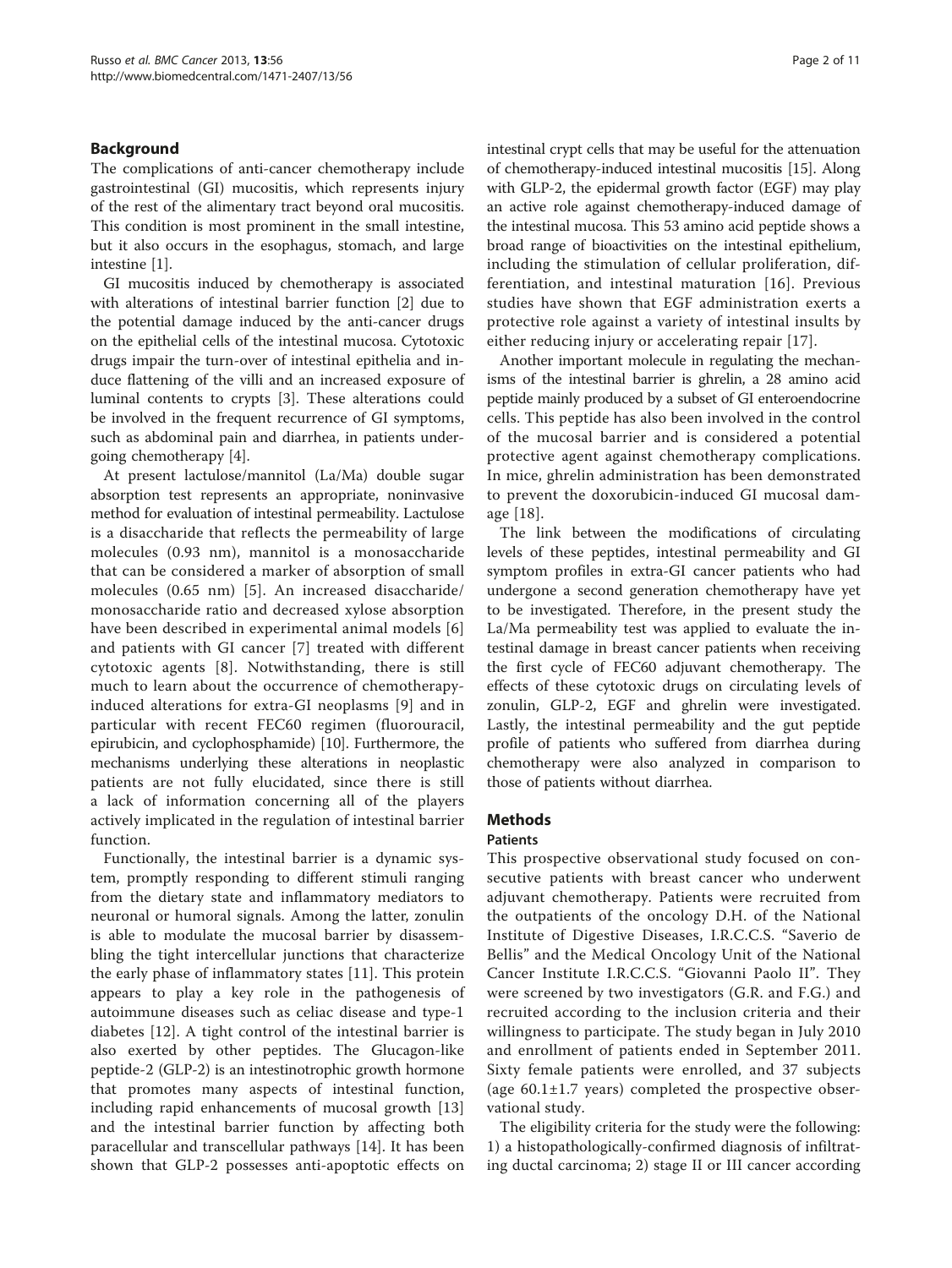to the criteria of the International Union against Cancer (UICC); 3) no upper GI disease and an ability to take in soft solid foods orally; 4) Eastern Cooperative Oncology Group performance status (PS) within the range of 0 to 1.5; 5) adequate function of major organs; 6) no other active malignancy; and 7) provision of written informed consent.

Pre-treatment clinical staging was based on liver echography, computed tomography scans of the neck, chest, and the upper and lower abdomen as continuous 5 mmthick slices and total body bone scans.

The exclusion criteria were: hypertension, diabetes mellitus and other pathologies (e.g. systemic, endocrine, collagen-related diseases). Subjects had not taken antibiotics, probiotics, vitamins, minerals, non-steroidal anti-inflammatory or prokinetic drugs, bismuth, antacids, H2-receptor antagonists, omeprazole, sucralfate or misoprostol in the 4 weeks prior to the study and had no previous history of gastric or duodenal ulcers or major GI surgery. Patients needing PPIs and/or prokinetic drugs to control their dyspeptic symptoms during the adjuvant therapy were excluded from the study at the time of analysis.

#### Adjuvant chemotherapy regimen

After the surgical resection of the tumor and lymph nodes (primary therapy), all of the enrolled patients received adjuvant chemotherapy. The adjuvant regimen consisted of epirubicin-based chemotherapy. Specifically, the chemotherapy regimen consisted of FEC60 (Fluorouracil 600 mg/ m2, Epirubicin 60 mg/m2 and Cyclophosphamide 600 mg/ m2 every 21 days for 6 cycles).

There was no significant difference in the background of tumor status and systemic condition between patients who received adjuvant chemotherapy. Supportive therapy and prophylaxis against expected side-effects was provided. All of the patients were pre-medicated with intravenous ondansetron (4 mg), infused 1 hour prior to the administration of the scheduled drugs. Hypersensitivity reactions were prophylactically treated with intravenous dexamethasone (8 mg), which was infused 1 h prior to the administration of chemotherapy. Granulocyte-stimulating factor (G-CSF) was used for febrile neutropenia when deemed necessary.

The study was performed in accordance with the Helsinki Declaration and all participants gave written informed consent to participate before enrolment. The protocol was approved by the local Scientific and Ethics Committees and the study was registered at [www.clinicaltrials.gov,](http://www.clinicaltrials.gov/) registration number: NCT01382667.

#### Blood sampling

For biochemical determinations, blood samples were collected in vacutainer tubes in the morning (at 08.00 h)

#### Symptom recording

During the first cycle of chemotherapy, the severity of oral mucositis was evaluated using the Oral Mucositis Assessment Scale (OMAS) on day 0 and day 14. The OMAS provides an objective assessment of oral mucositis based on the assessment of the appearance and extent of redness and ulceration in various areas of the mouth. Primary indicators were the degrees of ulceration/ pseudomembrane and mucosal erythema measured in specific sites in the mouth. Secondary indicators included oral pain, swallowing, and the ability to eat as assessed by the patient [\[19](#page-9-0)].

Patients were evaluated for their GI symptoms with the Gastrointestinal Symptom Scoring Rate (GSRS) [[20](#page-9-0)] on day 0 and day 14. The GSRS utilizes a sevenlevel Likert scale (1 to 7), depending on the intensity and frequency of GI symptoms experienced during the previous week. A higher score indicates more inconvenient symptoms.

During the period of observation, a list of GI symptoms was also recorded by the visual analog score (VAS) scale using a 100 mm horizontal line. Patients were asked to complete diaries in which they were to assess the intensity of a list of GI symptoms. Diaries were completed on 5 scheduled days (days 0, 3, 10, 14 and 21). Symptom scores concerned "fatigue", "anorexia", "nausea/vomiting", "abdominal pain/discomfort", "reflux disease", and "early satiety/postprandial fullness". In particular, with regards to "diarrhea", patients were also asked to complete a questionnaire to assess the severity of diarrhea as well as a history of anti-diarrheal therapy at baseline and after 14 days of chemotherapy. The questionnaire incorporated eight questions to rate the severity of their diarrhea (based upon the number of bowel movements, cramping, incontinence, the impact on daily life, and duration more than one day), and also included questions to facilitate the categorization of the patient's diarrhea according to the National Cancer Institute, Common Toxicity Criteria for Diarrhea [[21\]](#page-9-0).

#### Intestinal permeability test

For intestinal permeability assessment, a probe solution containing 10 g lactulose and 5 g mannitol in 100 ml water was made. After an overnight fast, each subject provided a pre-test urine sample. Then they drank the test solution and collected all urine samples in the following 5 hours. Samples were stored at −20°C until analysis.

The detection and measurement of two sugar probes, La and Ma, in urine was performed by chromatographic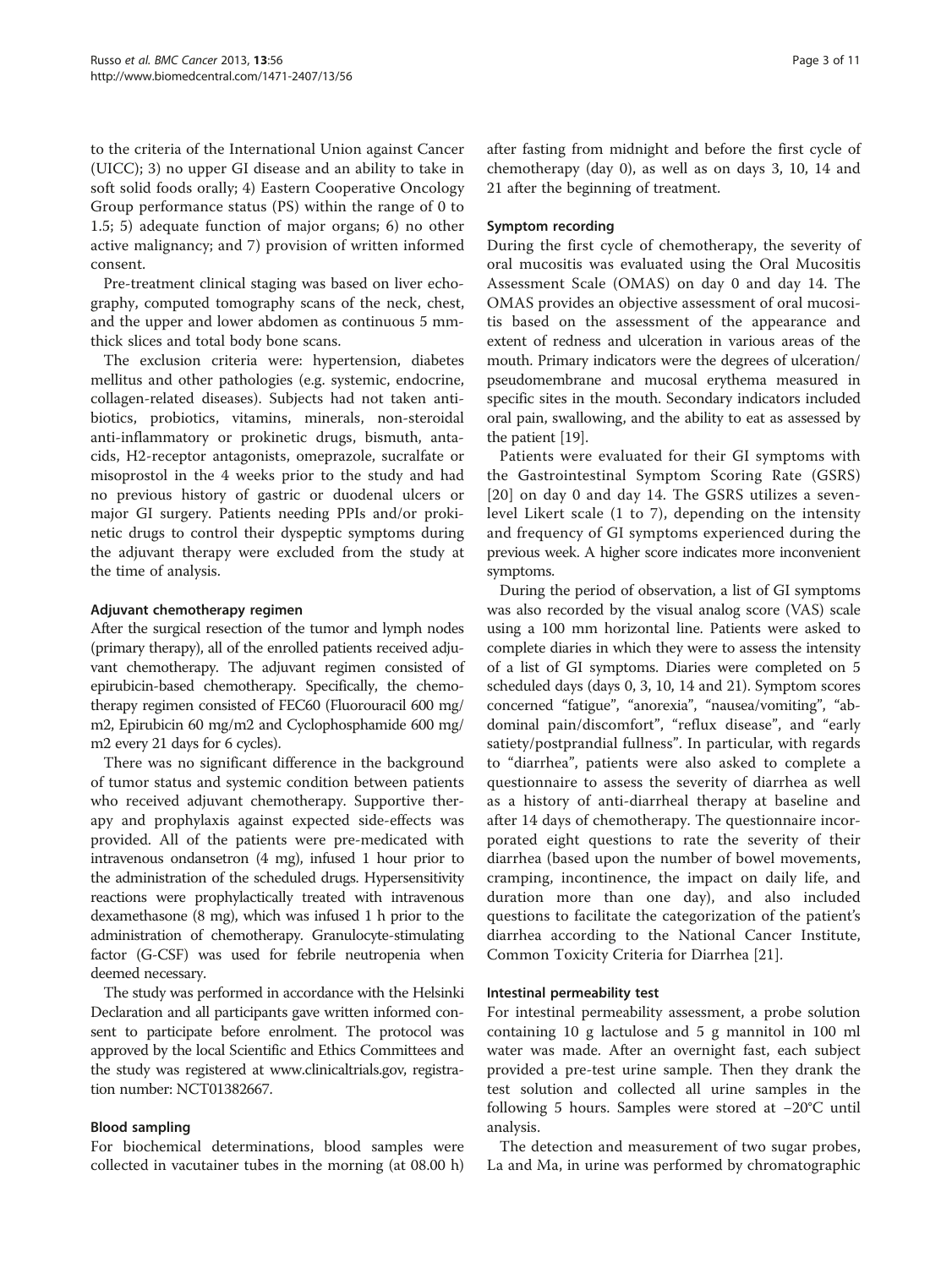analysis, as described by Generoso et al. [[22\]](#page-9-0), with a minor modification. Briefly, high-performance anion exchange chromatography coupled with pulsed amperometric detection was performed on a Dionex Model ICS-5000 with a gold working electrode and a 25 μl peek sample loop (Dionex Corp., Sunnyvale, CA, USA). Carbohydrate separation was carried out by a Carbopac PA-10 pellicular anion-exchange resin connected to a Carbopac PA-10 guard column at 30°C. Samples were eluted with 50 mM NaOH at the flow-rate of 1 ml/min. For each sample the percentage of ingested lactulose (La%) and mannitol (Ma%) in urine was evaluated and their ratio (La/Ma) was calculated. The intestinal permeability was evaluated on the day before the beginning of treatment (day 0) and on day 14 of chemotherapy administration. In a subgroup of patients (8 pts) the intestinal permeability was also evaluated on day 21.

#### Zonulin, EGF, Ghrelin and GLP-2 evaluation

Serum levels of zonulin and EGF were assayed using the ELISA kits (Immunodiagnostik, Bensheim, Germany and Boster Biological Technology, Fremont, USA, respectively). The serum levels of ghrelin were assayed by the Human Ghrelin EIA kit (Ray Biotech Inc, Norcross, GA, USA).

For GLP-2 evaluation after overnight fasting, blood samples were collected in ice-chilled tubes containing 500KIU/ml of aprotinin (100,000 KIU-MP Biomedicals, LLC, Ohio, USA) and 1 mg EDTA/ml blood. The samples were centrifuged at  $1600 \times g$  for 15 min at 4°C and the separated plasma was stored at −80°C until assayed. The plasma was acidified with 1% trifluoroacetic acid (TFA, HPLC grade) and then centrifuged at  $3000 \times g$  for 20 minutes at 4°C. The supernatant was loaded onto the pre-treated C18 column (200 mg, Sep-columns, Peninsula Laboratories Inc., Belmont, California, USA). The eluent was evaporated to dryness using a centrifugal concentrator and then lyophilized. The plasma levels of GLP-2 were measured by EIA using a commercial kit (Phoenix Pharmaceuticals, Burlingame, USA).

Peptide profiles in chemotherapy patients were evaluated the day before the beginning of treatment (day 0) and at each scheduled visit on days 3, 10, 14 and 21 of the treatment.

#### Statistical analysis

Data were expressed as M±SEM or median values and the range where reported. The rate of severity of diarrhea according to VAS scores was calculated to discriminate between patients reporting chemotherapy-induced diarrhea (VAS score > 0) and negative patients (VAS  $score = 0$ ).

In order to evaluate the release of peptides during the time of observation, the area under the curve with respect to ground (AUCg) was calculated. The AUCg allows researchers to assess if any change occurred over time, and is indicated in the case of a profile in which data at a given point is lower than the basal value. The area under the curve was calculated using the trapezoid formula described by Pruessner et al. [[23](#page-9-0)].

Parametric and non-parametric tests were applied when appropriate. The relationship between parameters was investigated by Spearman correlation analysis. Statistical significance was set at p<0.05. The software package used for the statistical analysis was StataCorp 2005 (Stata Statistical Software: Release 9, College Station, TX, USA).

#### Results

#### Patient characteristics

At the start of the study, the patients had a body mass index (BMI) of 27.6±5.5. When evaluated on day 0, none of the patients complained of oral mucositis (total score =  $0.014\pm0.012$ ) or dyspeptic symptoms (total score =  $24.7\pm0.94$ ) as evaluated by OMAS and GSRS, respectively. Values are expressed as M±SEM. Clinically, 40% of patients were at Stage II and 60% were at Stage III. The applied chemotherapeutic regimen for all of the patients was FEC60.

#### Recurrence of oral mucositis and gastrointestinal symptoms

At day 14 of the first FEC60 cycle, none of the patients complained of oral mucositis and the OMAS score was quite similar to day 0 (day  $14 = 0.017 \pm 0.061$ ). With regards to GI symptoms, the GSRS in the whole group was higher on day 14 of chemotherapy compared to the baseline (total scores =  $29.86 \pm 1.27$  and  $24.7 \pm 0.94$ , respectively, p=0.02; Paired t-test).

According to VAS and NCI Criteria, 10 patients (29%) (age =  $57.6 \pm 3.99$  yr.) suffered from diarrhea (Table 1), but none of them required a reduction of their chemotherapy dose. This group of patients (chemotherapyinduced diarrhea positive,  $CTD(+)$ ) was considered for further evaluation in comparison to patients in the study who did not complain of this symptom (chemotherapy-induced diarrhea negative, CTD(−)). Data are expressed as M±SEM.

Table 1 Mean Visual Analog Scale (VAS) and National Cancer Institute Common Toxicity Criteria for Diarrhea scores and standard deviation on day 0 and day 14 of FEC60 regimen in 10 breast cancer patients who experienced diarrhea during the FEC60 cycle

| Day 0         | Day 14        | р     |  |
|---------------|---------------|-------|--|
| $1.6 \pm 0.3$ | $3.4 + 0.5$   | 0.014 |  |
| $1.2 \pm 0.9$ | $1.9 \pm 0.8$ | 0.005 |  |
|               |               |       |  |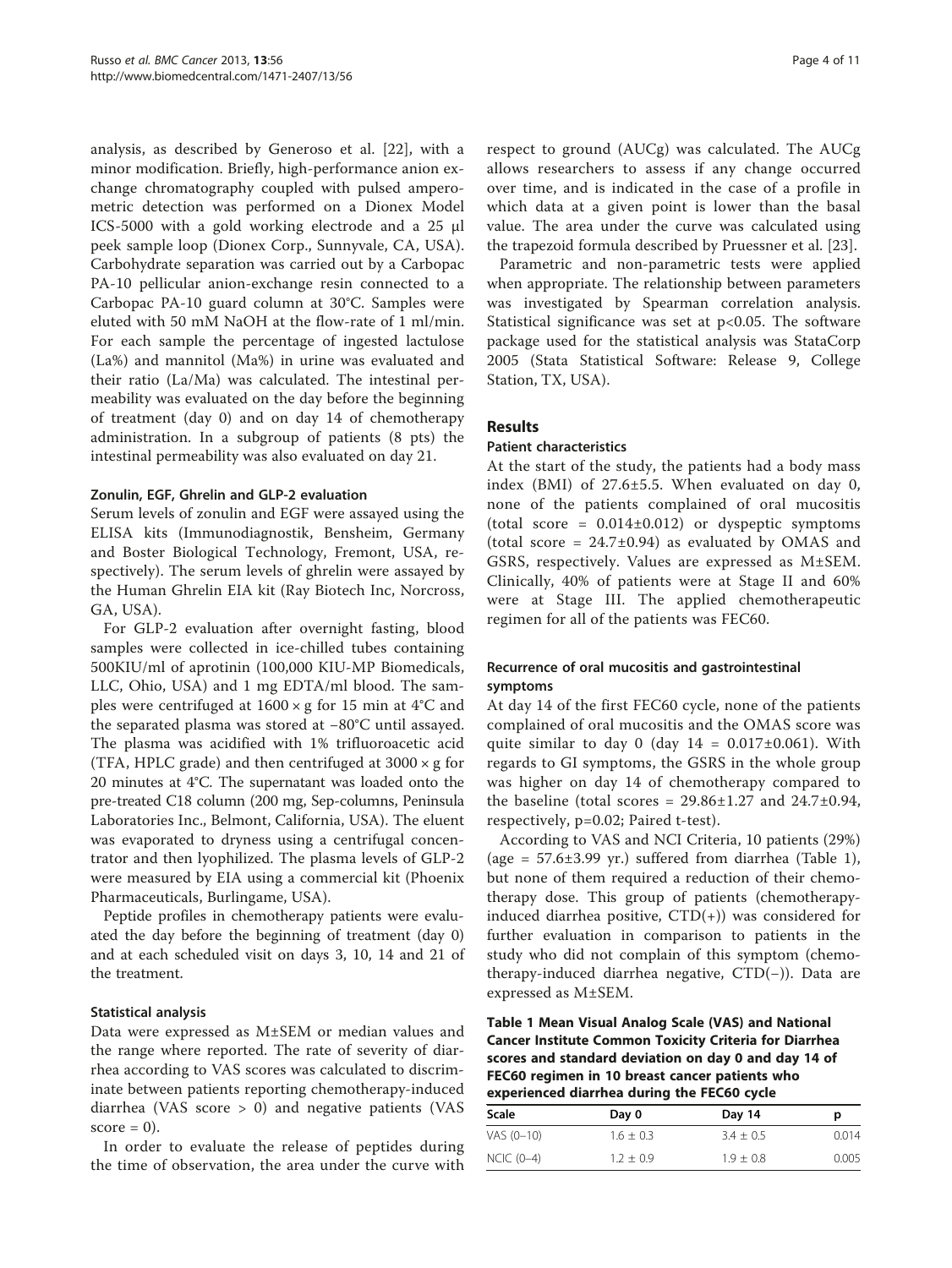#### Intestinal permeability tests

As for small intestine permeability, La% was significantly ( $p = 0.001$ ) increased 14 days after the beginning of treatment (day 14 = 0.067%; 0.005-0.82) compared to that found at baseline (day  $0 = 0.034\%$ ; 0.005-0.36) (Figure 1, panel A). In contrast, Ma% was significantly  $(p = 0.0002)$  reduced after two weeks of chemotherapy (day 14: 0.41%; 0.005-4.20) compared to baseline (day 0 = 1.33%; 0.03-8.03) (Figure 1, panel B). As a result, the La/Ma ratio was significantly ( $p = 0.0005$ ) increased after two weeks of chemotherapy (day  $14 = 0.21$ ; 0.06-11.43) compared to baseline (day 0 = 0.03; 0.01-2.13) (Figure 1, panel C). Data were analyzed by Wilcoxon matched pair signed rank test and expressed as median and the range.

In the group of patients  $(n = 8)$  in which the IP test was also performed on day 21 at the end of the first cycle of the FEC60 regimen, the La% and Ma% values were essentially equal to those recorded on day 14 (data not shown).

Interestingly, the intestinal barrier function, as measured by urinary recovery of the two sugars, was found to be different in CTD(+) patients from that in CTD(−) ones (Figure [2\)](#page-5-0).

At day 0, La% was lower in  $CTD(+)$  patients than CTD(−) ones, even without statistical significance (0.025%; 0.005-0.21 vs. 0.041%; 0.007-0.36). After 14 days of treatment, La% increased significantly and by almost three-fold  $(272%)$  in  $CTD(+)$  patients (p = 0.02) and 65% in CTD(−) ones (p = 0.03) as well (0.093%; 0.005- 0.33 vs. 0.068%; 0.007-0.82). However, at day 14 the differences between the two groups were not significant (Figure [2,](#page-5-0) panel A).

Also the Ma% recorded on day 0 was lower in  $CTD(+)$ patients than CTD(−) patients, without reaching statistical significance (0.865%; 0.033-2.30 vs. 1.43%; 0.038-8.03).

On day 14, Ma% in CTD(+) patients dramatically and significantly decreased by 76.3% in comparison to baseline values ( $p = 0.05$ ), whereas in CTD( $-$ ) patients the decrease was equal to  $36\%$  (p = 0.01) (0.205%; 0.0055-0.93 vs. 0.910%; 0.007-4.20). The difference in the percentage of urinary recovery of mannitol between  $CTD(+)$  and  $CTD(-)$  patients at day 14 was statistically significant (p=0.01) (Figure [2,](#page-5-0) panel B).

With regards to the La/Ma ratio, before the start of treatment on day 0, there was no significant difference between the two groups (0.02; 0.01-0.75 vs. 0.03; 0.01- 2.13). After two weeks of treatment, the La/Ma ratio increased dramatically and significantly by several-fold in both CTD(+) patients (p = 0.014) and CTD(−) ones (p = 0.004). Importantly, the La/Ma ratio of  $CTD(+)$ patients was significantly higher ( $p = 0.001$ ) than that recorded in CTD(−) group (0.62; 0.11-11.43 vs. 0.10; 0.02-1.6) (Figure [2](#page-5-0), panel C).



Figure 1 Intestinal permeability after 14 days of FEC60. Decreased intestinal permeability after 14 days of FEC60. Small intestinal permeability was probed by measuring the urinary cumulative 5-hour amount of lactulose (Lactulose% = percentage of ingested lactulose), mannitol (Mannitol% = percentage of ingested mannitol) and the Lactulose to Mannitol ratio. Data are reported as medians and the range and analyzed with Wilcoxon matched-pairs signed rank test.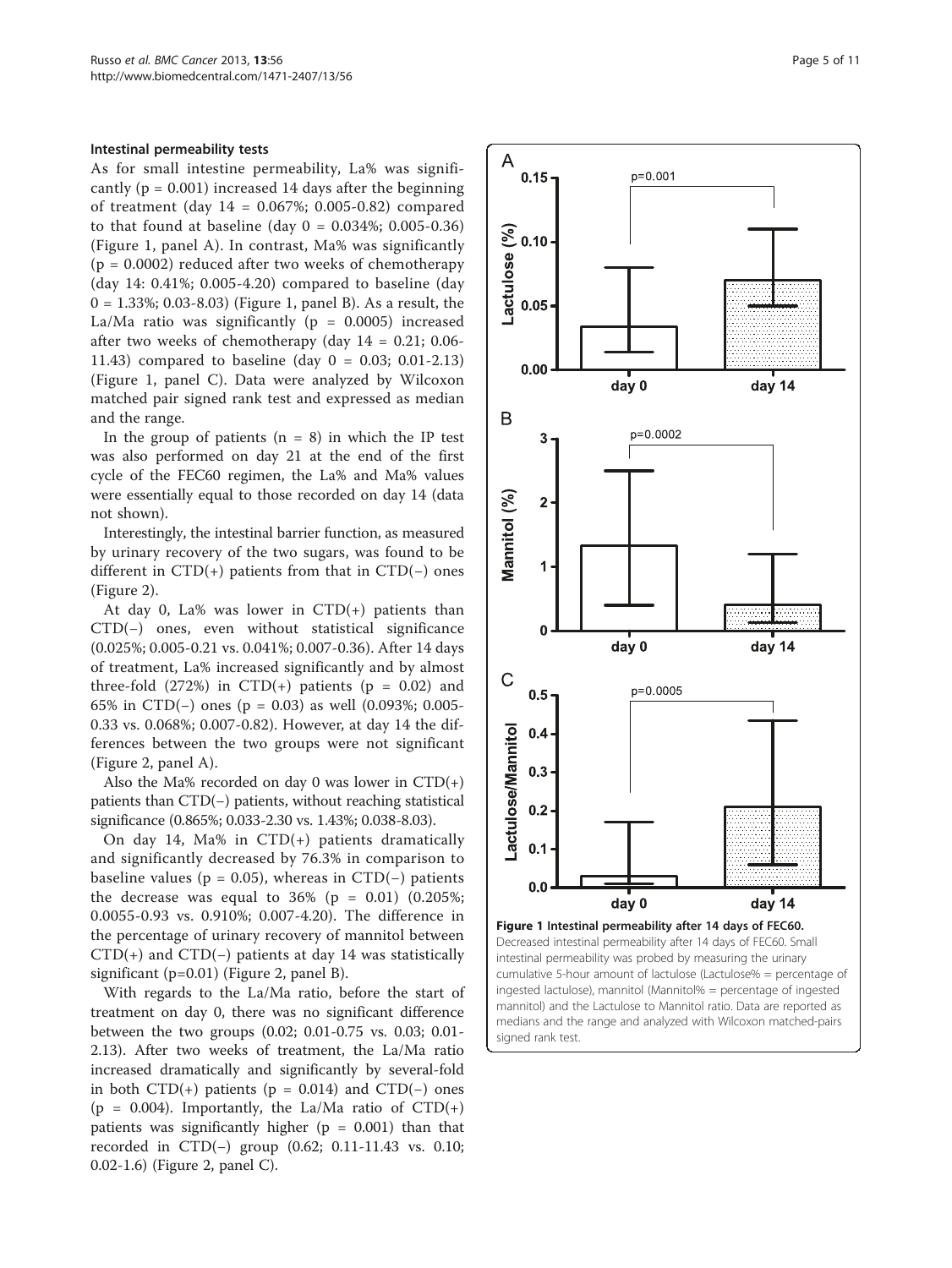<span id="page-5-0"></span>

Data were analyzed by the Wilcoxon rank sum test for differences within the groups and the Mann Whitney test for differences between the groups, and results were expressed as median and the range.

#### Gastrointestinal peptides

Figure [3](#page-6-0) panel A shows the serial changes in total zonulin concentration. The median serum total zonulin levels did not change significantly compared to baseline during the FEC60 cycle (day 0 = 28.9; 4.61-100.9 ng/ml; day 3 = 29.0; 0.89-100 ng/ml, day  $10 = 33.0$ ; 2.0-102 ng/ml; day  $14 =$ 31.70; 6.7-104 ng/ml; day 21 = 32.44; 0.74-104 ng/ml).

The circulating levels of GLP-2 (Figure [3](#page-6-0), panel B) decreased significantly during the chemotherapy regimen (p = 0.0044). GLP-2 levels on day 14 (0.02; 0.001- 0.45 ng/ml) were significantly lower ( $p<0.05$ ) than those recorded on day 0 (0.025; 0.003-0.704 ng/ml) and day 3 (0.025; 0.003-0.73 ng/ml), but not than levels recorded on day 10 (0.024; 0.003-0.45 ng/ml) and day 21 (0.024; 0.003-0.80 ng/ml).

The EGF concentrations are shown in Figure [3,](#page-6-0) panel C. A significant decrease during the FEC60 cycle occurred (p = 0.004). EGF values on day 10 (0.347; 0.03- 2.94 ng/ml) were significantly lower ( $p<0.05$ ) than those recorded on day 0 (0.90; 0.03-3.88 ng/ml), but not than levels recorded on day 3 (0.615; 0.03-3.17 ng/ml), day 14 (0.45; 0.025-3.45 ng/ml), and day 21 (0.69; 0.025- 3.61 ng/ml).

With regards to ghrelin (Figure [3](#page-6-0), panel D), the total concentration at day 3 (28.06; 14.26-53.0 ng/ml) increased significantly ( $p<0.05$ ) by 14.6% and 17.6% compared to levels recorded at day 0 (21.38; 12.83-49.12 ng/ml) and after completion of chemotherapy on day 21 (18.97; 13.48-58.34 ng/ml), respectively. In contrast, there were no significant differences between day 3 and day 10 (20.16; 15.01-60.89 ng/ml) and day 14 (21.38; 12.83- 58.34 ng/ml). Data are expressed as median and the range and analyzed with Friedman test and Dunn's Multiple Comparison Test. No correlation between intestinal permeability and GI peptides was found.

The gut peptide profile of  $CTD(+)$  patients was also analyzed in comparison to that of CTD(−) ones. Zonulin and ghrelin levels did not change significantly compared to starting values in both groups (Figure [4](#page-7-0), panel A and D). With regards to GLP-2 and EGF circulating concentrations, the gut peptide profile of  $CTD(+)$  patients was found to be different from that of CTD(−) ones (Figure [4](#page-7-0), panel B and C). In CTD(+), but not in CTD(−) patients, GLP-2 levels on day 14 (0.011; 0.001-0.050 ng/ml) were significantly lower ( $p<0.05$ ) than those recorded on day 0 (0.021; 0.008-0.07 ng/ml). Similarly, EGF values on day 10  $(0.373; 0.03-1.13 \text{ ng/ml})$  were significantly lower  $(p<0.05)$ than those recorded on day 0 (1.348; 0.098-2.313 ng/ml). Data are expressed as the median and range and were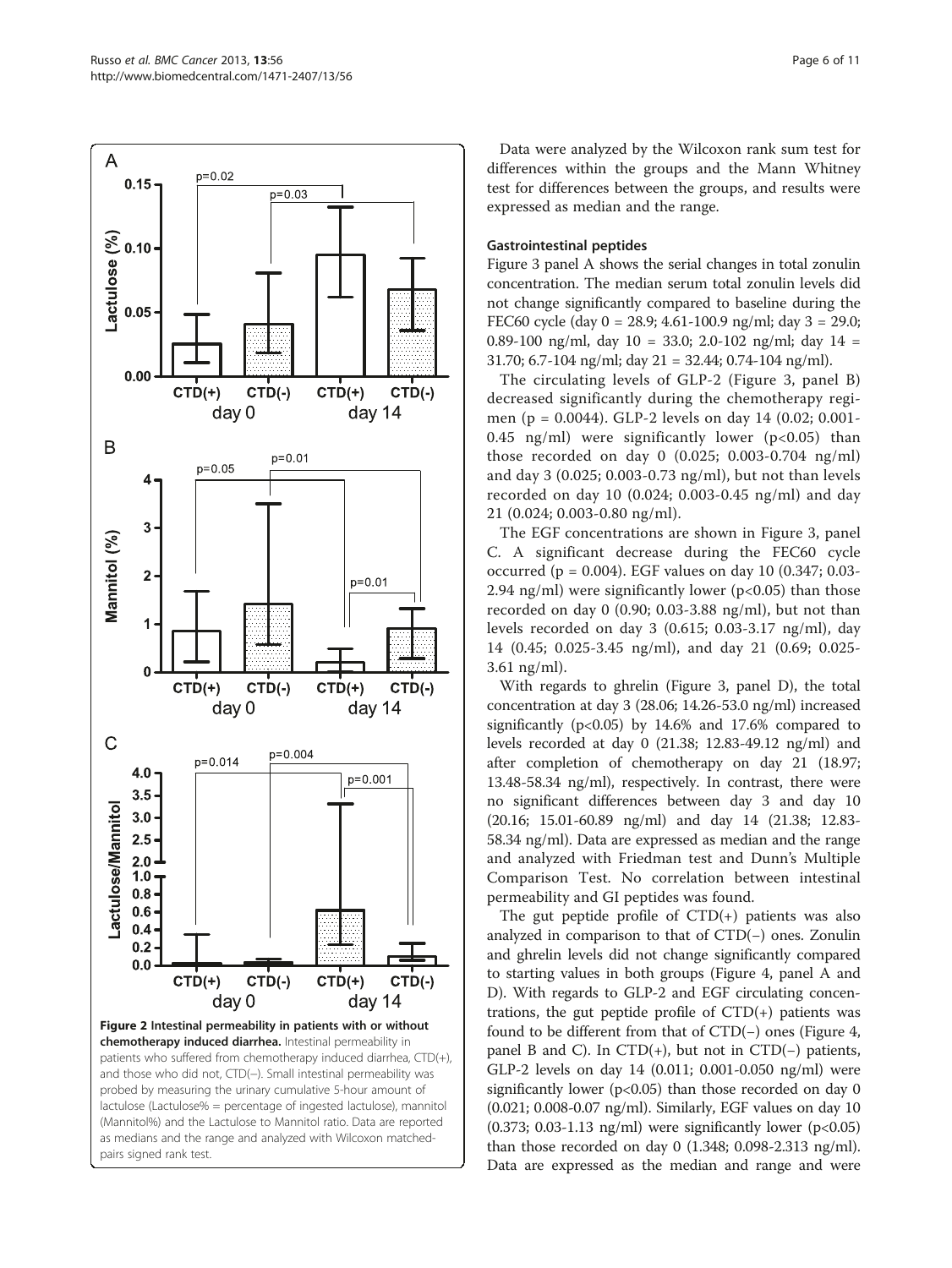<span id="page-6-0"></span>

analyzed with Friedman test and Dunn's Multiple Comparison Test.

In order to calculate the differences of the total release of these peptides during the FEC60 cycle, the AUCg values of zonulin, GLP-2, ghrelin and EGF were calculated. The AUCg of zonulin were similar in the two groups (621.7; 225.5-2148 vs. 662; 105.9-1647) whereas the GLP-2 levels were significantly ( $p = 0.04$ ) lower in the CTD(+) group than in the CTD(−) one (0.33; 0.09-0.85 vs. 0.66; 0.13-12.45). The AUCg values of EGF were not significantly different in the two groups (16.59; 1.33-25.69 vs. 15.57; 0.74-68.65). By contrast, the AUCg values of ghrelin were significantly higher ( $p = 0.0427$ ) in the CTD(+) group compared to those in the CTD(−) one (588.3; 275.8-1098 vs. 410.3; 152.8-985.4). Data were analyzed by the Mann Whitney test and expressed as median and the range.

Finally, in the  $CTD(+)$  group a negative and significant correlation between the La/Ma ratio and the circulating levels of GLP-2 recorded on day 14 was found ( $r = -0.854$ ,  $p = 0.0029$ , Spearman correlation coefficient) (Figure [5\)](#page-7-0).

#### **Discussion**

Cytotoxic drugs may induce mucosal modifications leading to an increased contact between luminal fluid and the cryptal epithelium. Our study reports a significant change of intestinal permeability mirrored by a significant raise of the La/Ma ratio recorded on day 14,

and persisting until the end of the first cycle of chemotherapy. It appeared to be determined by a concomitant increase in La% and decrease in Ma%. In this condition, the passive transport of monosaccharides decreases, while more disaccharides may cross the mucosa through large pores [[8\]](#page-9-0). This finding is in line with data showing an involvement of cytotoxic drugs in the processes regulating macromolecular passage through both paracellular and transcellular pathways.

To the best of our knowledge, this is the first attempt to evaluate the existence of effects due to the FEC60 regimen on the intestinal barrier functioning and the release of peptides involved in the regulation of intestinal permeability in cancer patients. FEC60, based on 5FU, cyclophosphamide, and epirubicin is now the most commonly used FEC regimen as adjuvant treatment for breast cancer patients. It is active and well tolerated but, apart from leukopenia, common adverse events include the increase in liver enzymes and a series of GI symptoms, such as nausea, vomiting and diarrhea [[24\]](#page-9-0). In this framework, the breast cancer patients involved in this study had a relatively fair systemic status and stable tumor progression. Furthermore, they did not suffer from a direct involvement of the GI tract, and so they represented an appropriate cohort for investigating the above issues.

Data in the literature suggest that, where permeability is increased, a common pathophysiological event is the up-regulation of zonulin secretion from a lamina propria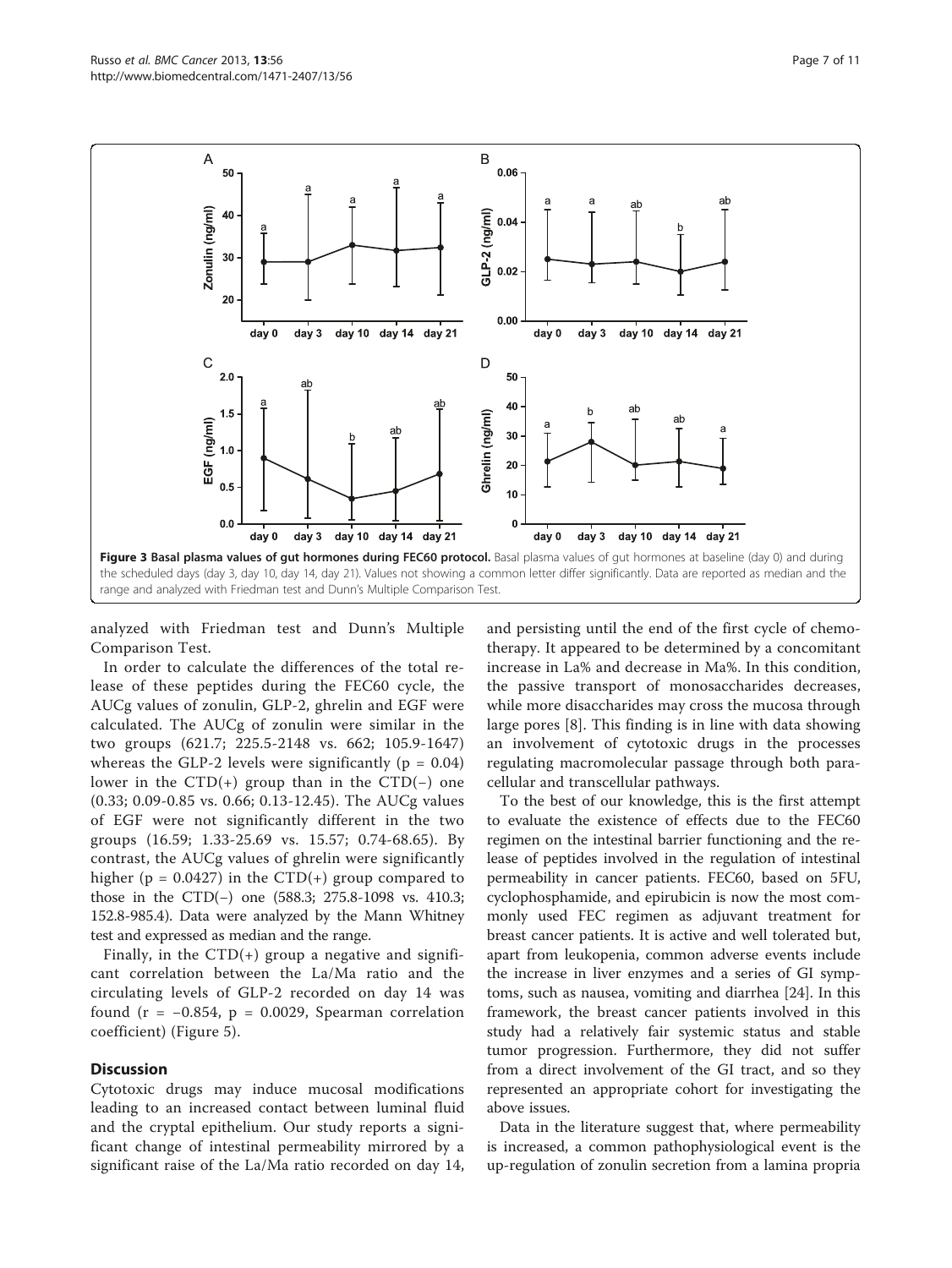<span id="page-7-0"></span>



source into the lumen with an inappropriate activation of this pathway. As a consequence, the end result is increased paracellular permeability [[25\]](#page-9-0). However, in the patients studied here, zonulin levels were not affected by chemotherapy, which is a finding that is not completely surprising since previous studies performed on laboratory animals have already demonstrated that chemotherapy is able to increase IP without affecting the expression or the circulating levels of zonulin [[26](#page-9-0)].

Available reports strongly support a key role for endogenous peptides in promoting an adequate trophic status in intestinal mucosa to help maintain its barrier function [[27](#page-9-0)]. In this connection, different GI peptides have been considered therapeutic tools in gut diseases and some of them, especially those that have a trophic action on the intestinal mucosa, like GLP-2 and EGF, have been identified for their potential clinical use [\[28](#page-9-0)]. However, there is still little information about circulating levels of these peptides during chemotherapy in humans. Present data show that the circulating levels of GLP-2 decreased significantly during chemotherapy, reaching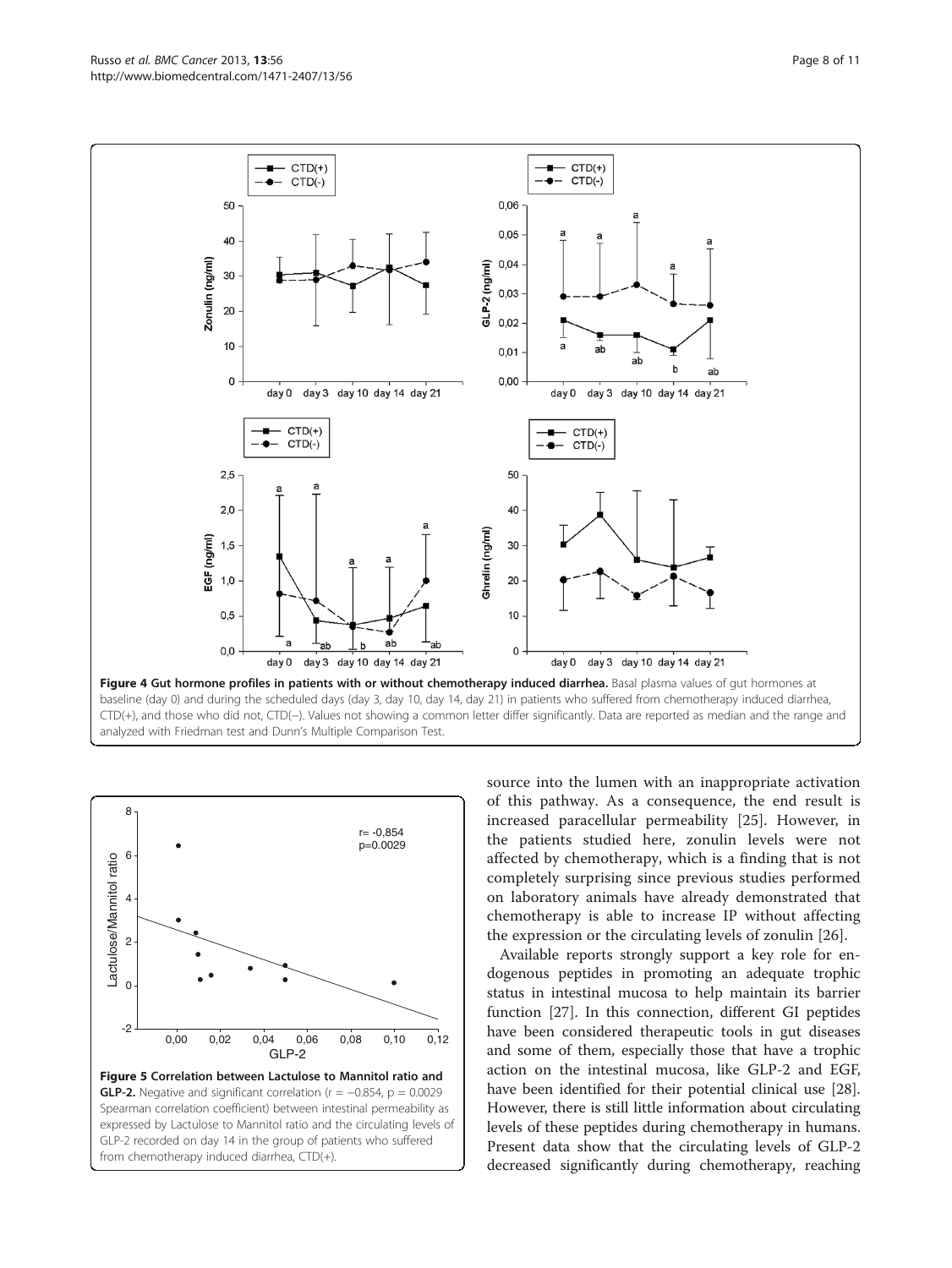the lowest level on day 14 in comparison to the baseline. This happened in conjunction with the significant increase of intestinal permeability. This datum is in accordance with studies showing that GLP-2 enhances intestinal epithelial barrier function by affecting both paracellular and transcellular pathways in mice [\[29](#page-10-0)]. Also, EGF was found to decrease significantly during chemotherapy, reaching the lowest circulating concentration at day 10. This lowering corresponds with the reported peak in the occurrence of mucositis [\[8](#page-9-0)]. EGF is considered to be an effective mitogen for intestinal mucosa [[16](#page-9-0)]. Additionally, treatment with EGF before and after irradiation has been proven to limit the manifestations of mucositis [[16\]](#page-9-0). Our data for GLP-2 and EGF seem in agreement with the assumption of a combined action of these two peptides. As a matter of fact, the biology of GLP-2 in the gut overlaps to a considerable extent with the actions of ErbB ligands (including EGF, along with other peptides such as betacellulin, TGF-alpha, amphiregulin) as well as their receptors [\[30](#page-10-0)]. Both EGF and GLP-2 stimulate cell proliferation [[31,32\]](#page-10-0), enhance mucosal adaptation following small bowel resection [[16](#page-9-0)[,33](#page-10-0)] and accelerate recovery of epithelial integrity following radiation-induced injury [[34,35](#page-10-0)]. Besides, concomitant administration of GLP-2 and EGF has additive effects increasing small intestinal weight, cellular proliferation, and morphometric measurements of villus and crypt area [[36\]](#page-10-0).

A differing behavior was observed for ghrelin that rapidly rouse on day 3 of treatment and rapidly lowered to normal values on day 10. This peptide represents the natural endogenous ligand for GH secretagogue receptors (GHS) originally isolated from rat and human stomach [[37\]](#page-10-0), and subsequently identified in various tissues, including the small bowel [\[38](#page-10-0)]. Diseases of the intestines, including inflammatory processes, can modify ghrelin levels [\[39](#page-10-0),[40\]](#page-10-0). It has been suggested that the inhibition of ghrelin secretion during inflammatory processes might potentiate the ongoing inflammatory insult [[39\]](#page-10-0). The rapid increase in ghrelin levels observed on day 3 may be concomitant with the initial phase of the mucositis process in the gut [\[1](#page-9-0)], thus representing an acute response against the damage induced by cytotoxic drugs. Overall, these data led to the hypothesis of a strong implication for GI peptides in the occurrence of intestinal barrier dysfunction during the administration of chemotherapeutic regimens to breast cancer patients.

Of note, the changes in circulating gut peptides and the alterations of intestinal permeability appeared to be associated with clinical manifestations of GI toxicity, the global symptom profile being affected by the first chemotherapy cycle, and 10 out 37 patients (27%) suffered from diarrhea. Diarrhea is one of the most common chemotherapy side-effects [[41\]](#page-10-0) and different

mechanisms may be involved in its pathogenesis reflecting an imbalance between the secretory activity of cryptal epithelial cells and absorption by the villar epithelium [\[8](#page-9-0)].

Firstly, a dramatic and significant increase of intestinal permeability in  $CTD(+)$  patients but not in  $CTD(-)$ ones occurred on day 14. Secondly, CTD(+) patients exhibited a lower GLP-2 profile compared to CTD(−) ones, reaching the lowest level on day 14. On the contrary, ghrelin levels were higher in CTD(+) patients than CTD(−) ones, reaching the peak on day 3. Lastly, a significant and negative correlation between the lactulose to mannitol ratio and GLP-2 levels recorded on day 14 was found in  $CTD(+)$  patients. Taken as a whole, these results agree with other data in the literature showing an involvement of GLP-2 and ghrelin in the onset of diarrhea following alterations of the intestinal barrier function.

It has been reported that mice with a disruption of the prohormone convertase-1 gene exhibited marked reductions in the intestinal levels of GLP-2, reduced somatic growth, and diarrhea, suggesting that GLP-2 action may contribute to regulation of murine intestinal function in vivo [[42\]](#page-10-0). Besides, a therapeutic role for GLP-2 in the management of diarrhea induced by cytotoxic drugs has been hypothesized. Physiologically, GLP-2 delays gastric emptying, perhaps by inhibiting centrally induced antral motility [[43\]](#page-10-0), thereby acting as one of the mediators of the so-called ileal brake. The global combination of intestinetrophic effects, functional improvement, and an enterogastrone effect have made GLP-2 promising as an agent also for the treatment of cancer patients suffering from diarrhea, and the findings of this study seem to further support this novel therapeutic indication [\[44](#page-10-0)]. As far as ghrelin is concerned, previous papers have demonstrated that patients with GI diseases affecting intestinal barrier functions, such as celiac disease, showed high hormone levels compared to healthy controls. In addition, ghrelin levels correlated significantly with the degree of the severity of intestinal mucosal lesions. Present findings substantiate the hypothesis that there is an inter-play of hormonal, metabolic, and nutritional factors that could also influence ghrelin secretion under pathophysiological circumstances [[42\]](#page-10-0).

#### Conclusions

It could be supposed that in patients with extra GI neoplasms, such as breast cancer, the FEC60 protocol induces alterations in the intestinal permeability associated with modifications in the levels of those hormones regulating the growth and physiology of intestinal membranes (such as GLP-2, ghrelin and, to a less extent, EGF). In the group of patients with diarrhea, a different GI peptide profile and increased intestinal permeability were found.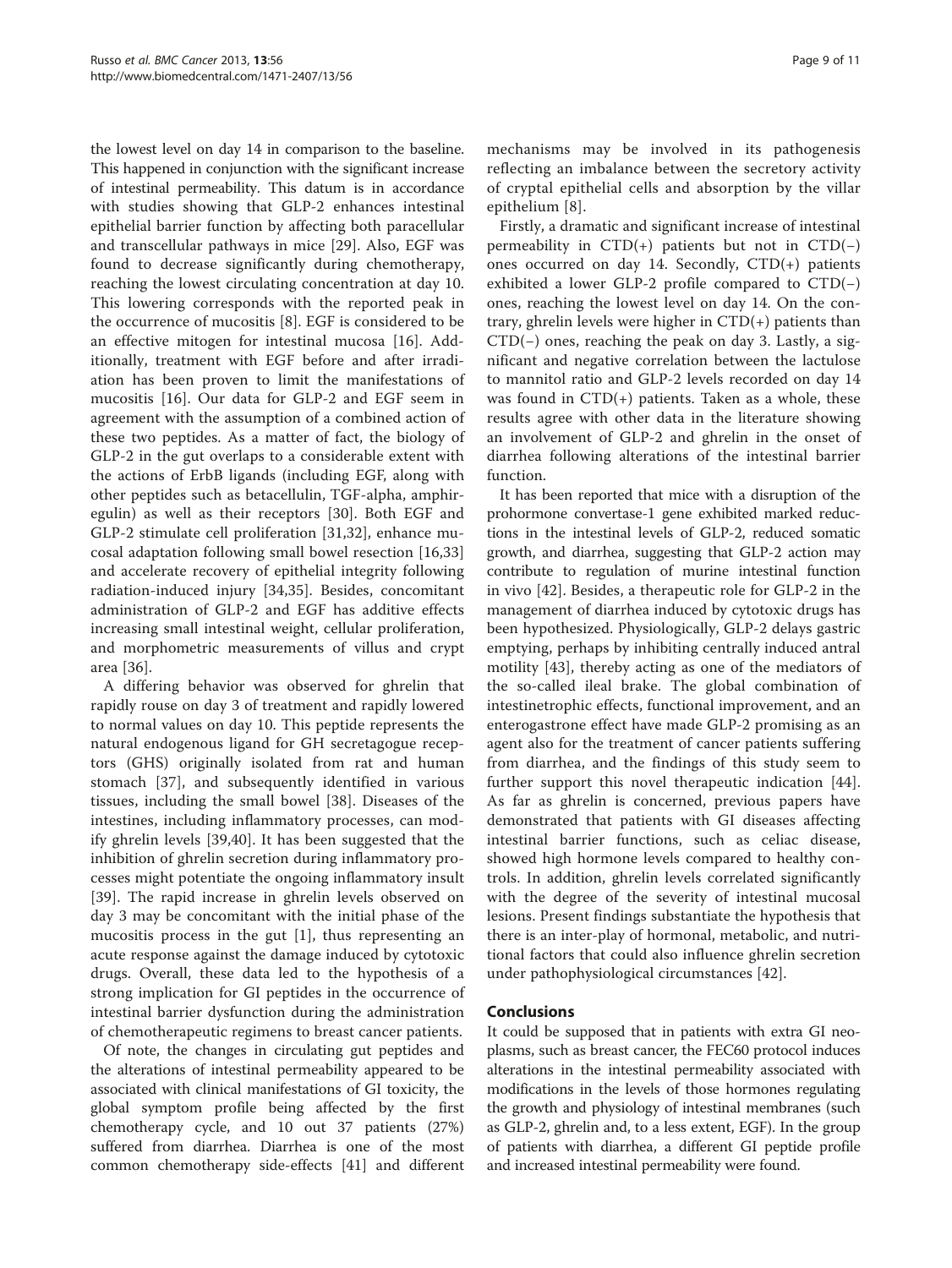<span id="page-9-0"></span>Further studies will be performed to confirm the present data and to investigate the potentially different susceptibility of patients undergoing chemotherapy who have diarrhea due to possible intestinal luminal conditions (e.g. peculiar microbiota and/or possible shifts in the intestinal microbial populations).

#### Abbreviations

GI: Gastrointestinal; FEC60: Fluorouracil, Epirubicin, Cyclophosphamide; GLP-2: Glucagon-like peptide-2; EGF: Epidermal Growth Factor; UICC: International Union against Cancer; G-CSF: Granulocyte-stimulating factor; OMAS: Oral Mucositis Assessment Scale; GSRS: Gastrointestinal Symptom Scoring Rate; VAS: Visual analog score; NCI: National Cancer Institute; La%: Percentage of ingested lactulose in urine; Ma%: Percentage of ingested mannitol in urine; La/Ma: Lactulose to Mannitol ratio; ELISA: Enzyme-Linked ImmunoSorbent Assay; TFA: Trifluoroacetic Acid; EIA: Enzyme Immunoassay; AUCg: Area under the Curve with respect to ground; BMI: Body Mass Index; CTD: Chemotherapy Induced Diarrhea; GHS: GH Secretagogue receptors.

#### Competing interests

The authors declare that they have no competing interests.

#### Authors' contributions

F.R. and M.L. contributed equally to this work. G.R., F.R. and M.L. designed the research. G.R., F.G. and G.C. enrolled patients. C.C., A.O. and B.D. analyzed the data. G.R., F. R. and M.L. designed the research and wrote the paper. All authors read and approved the final manuscript.

#### Acknowledgements

The research was supported by the Ministry of Health project N. RO17

#### Author details

<sup>1</sup> Laboratory of Experimental Biochemistry, National Institute for Digestive Diseases I.R.C.C.S. "Saverio de Bellis", Castellana Grotte, Bari, Italy. <sup>2</sup>Medical Oncology Unit I.R.C.C.S. "Saverio de Bellis", Castellana Grotte, Bari, Italy. <sup>3</sup> Medical Oncology Unit I.R.C.C.S. "Giovanni Paolo II", Bari, Italy. <sup>4</sup>Laboratory of Experimental Pathophysiology, National Institute for Digestive Diseases I.R.C. C.S. "Saverio de Bellis", Castellana Grotte, Bari, Italy.

#### Received: 25 June 2012 Accepted: 28 January 2013 Published: 4 February 2013

#### References

- Sonis ST: Mucositis as a biological process: a new hypothesis for the development of chemotherapy-induced stomatotoxicity. Oral Oncol 1998, 34(1):39–43.
- 2. Carneiro-Filho BA, Lima IPF, Araujo DH, Cavalcante MC, Carvalho GHP, Brito GAC, Lima V, Monteiro SMN, Santos FN, Ribeiro RA, et al: Intestinal barrier function and secretion in methotrexate-induced rat intestinal mucositis. Dig Dis Sci 2004, 49(1):65–72.
- 3. Keefe DM, Brealey J, Goland GJ, Cummins AG: Chemotherapy for cancer causes apoptosis that precedes hypoplasia in crypts of the small intestine in humans. Gut 2000, 47(5):632–637.
- 4. Kadowaki S, Yamaguchi K: Chemotherapy-induced stomatitis and diarrhea. Gan To Kagaku Ryoho 2011, 38(11):1761–1766.
- Howden CW, Robertson C, Duncan A, Morris AJ, Russell RI: Comparison of different measurements of intestinal permeability in inflammatory bowel disease. Am J Gastroenterol 1991, 86(10):1445–1449.
- Nagahama S, Korenaga D, Honda M, Inutsuka S, Sugimachi K: Assessment of the intestinal permeability after a gastrectomy and the oral administration of anti-cancer drugs in rats: nitric oxide release in response to gut injury. Surgery 2002, 131(1 Suppl):S92–97.
- 7. Dvorak J, Melichar B, Hyspler R, Krcmova L, Urbanek L, Kalabova H, Kasparova M, Solichova D: Intestinal permeability, vitamin A absorption, alpha-tocopherol, and neopterin in patients with rectal carcinoma treated with chemoradiation. Med Oncol 2010, 27(3):690–696.
- Melichar B, Zezulova M: The significance of altered gastrointestinal permeability in cancer patients. Curr Opin Support Palliat Care 2011, 5(1):47–54.
- 9. Melichar B, Hyspler R, Dragounova E, Dvorak J, Kalabova H, Ticha A: Gastrointestinal permeability in ovarian cancer and breast cancer patients treated with paclitaxel and platinum. BMC Cancer 2007, 7:155.
- 10. Kim R, Osaki A, Toge T: Current and future roles of neoadjuvant chemotherapy in operable breast cancer. Clin Breast Cancer 2005, 6(3):223–232. discussion 233–224.
- 11. Tripathi A, Lammers KM, Goldblum S, Shea-Donohue T, Netzel-Arnett S, Buzza MS, Antalis TM, Vogel SN, Zhao A, Yang S, et al: Identification of human zonulin, a physiological modulator of tight junctions, as prehaptoglobin-2. Proc Natl Acad Sci USA 2009, 106(39):16799–16804.
- 12. Sapone A, de Magistris L, Pietzak M, Clemente MG, Tripathi A, Cucca F, Lampis R, Kryszak D, Carteni M, Generoso M, et al: Zonulin upregulation is associated with increased gut permeability in subjects with type 1 diabetes and their relatives. Diabetes 2006, 55(5):1443–1449.
- 13. Drucker DJ: Gut adaptation and the glucagon-like peptides. Gut 2002, 50(3):428–435.
- 14. Benjamin MA, McKay DM, Yang PC, Cameron H, Perdue MH: Glucagon-like peptide-2 enhances intestinal epithelial barrier function of both transcellular and paracellular pathways in the mouse. Gut 2000, 47(1):112–119.
- 15. Boushey RP, Yusta B, Drucker DJ: Glucagon-like peptide (GLP)-2 reduces chemotherapy-associated mortality and enhances cell survival in cells expressing a transfected GLP-2 receptor. Cancer Res 2001, 61(2):687–693.
- 16. Chaet MS, Arya G, Ziegler MM, Warner BW: Epidermal growth factor enhances intestinal adaptation after massive small bowel resection. J Pediatr Surg 1994, 29(8):1035–1038. discussion 1038–1039.
- 17. Huang FS, Kemp CJ, Williams JL, Erwin CR, Warner BW: Role of epidermal growth factor and its receptor in chemotherapy-induced intestinal injury. Am J Physiol Gastrointest Liver Physiol 2002, 282(3):G432-442.
- 18. Fahim MA, Kataya H, El-Kharrag R, Amer DA, al-Ramadi B, Karam SM: Ghrelin attenuates gastrointestinal epithelial damage induced by doxorubicin. World J Gastroenterol 2011, 17(33):3836–3841.
- 19. Sonis ST, Eilers JP, Epstein JB, LeVeque FG, Liggett WH Jr, Mulagha MT, Peterson DE, Rose AH, Schubert MM, Spijkervet FK, et al: Validation of a new scoring system for the assessment of clinical trial research of oral mucositis induced by radiation or chemotherapy. Mucositis study group. Cancer 1999, 85(10):2103–2113.
- 20. Svedlund J, Sjodin I, Dotevall G: GSRS a clinical rating scale for gastrointestinal symptoms in patients with irritable bowel syndrome and peptic ulcer disease. Dig Dis Sci 1988, 33(2):129–134.
- 21. Arbuckle RB, Huber SL, Zacker C: The consequences of diarrhea occurring during chemotherapy for colorectal cancer: a retrospective study. Oncologist 2000, 5(3):250–259.
- 22. Generoso M, De Rosa M, De Rosa R, De Magistris L, Secondulfo M, Fiandra R, Carrato R, Carteni M: Cellobiose and lactulose coupled with mannitol and determined using ion-exchange chromatography with pulsed amperometric detection are reliable probes for investigation of intestinal permeability. J Chromatogr B, Anal Tech Biomed Life Sci 2003, 783(2):349–357.
- 23. Pruessner JC, Kirschbaum C, Meinlschmid G, Hellhammer DH: Two formulas for computation of the area under the curve represent measures of total hormone concentration versus time-dependent change. Psychoneuroendocrinology 2003, 28(7):916–931.
- 24. Edlund P, Ahlgren J, Bjerre K, Andersson M, Bergh J, Mouridsen H, Holmberg SB, Bengtsson N-O, Jakobsen E, Moller S, et al: Dose-tailoring of FEC adjuvant chemotherapy based on leukopenia is feasible and well tolerated. Toxicity and dose intensity in the scandinavian breast group phase 3 adjuvant trial SBG 2000–1. Acta Oncol 2011, 50(3):329–337.
- 25. Drago S, El Asmar R, Di Pierro M, Grazia Clemente M, Tripathi A, Sapone A, Thakar M, Iacono G, Carroccio A, D'Agate C, et al: Gliadin, zonulin and gut permeability: Effects on celiac and non-celiac intestinal mucosa and intestinal cell lines. Scand J Gastroenterol 2006, 41(4):408–419.
- 26. Hamada K, Shitara Y, Sekine S, Horie T: Zonula Occludens-1 alterations and enhanced intestinal permeability in methotrexate-treated rats. Cancer Chemother Pharmacol 2010, 66(6):1031–1038.
- 27. Ziegler TR, Estivariz CF, Jonas CR, Gu LH, Jones DP, Leader LM: Interactions between nutrients and peptide growth factors in intestinal growth, repair, and function. JPEN J Parenter Enteral Nutr 1999, 23(6 Suppl):S174–183.
- 28. Baksheev L, Fuller PJ: Humoral factors in intestinal adaptation. Trends Endocrinol Metab 2000, 11(10):401–405.